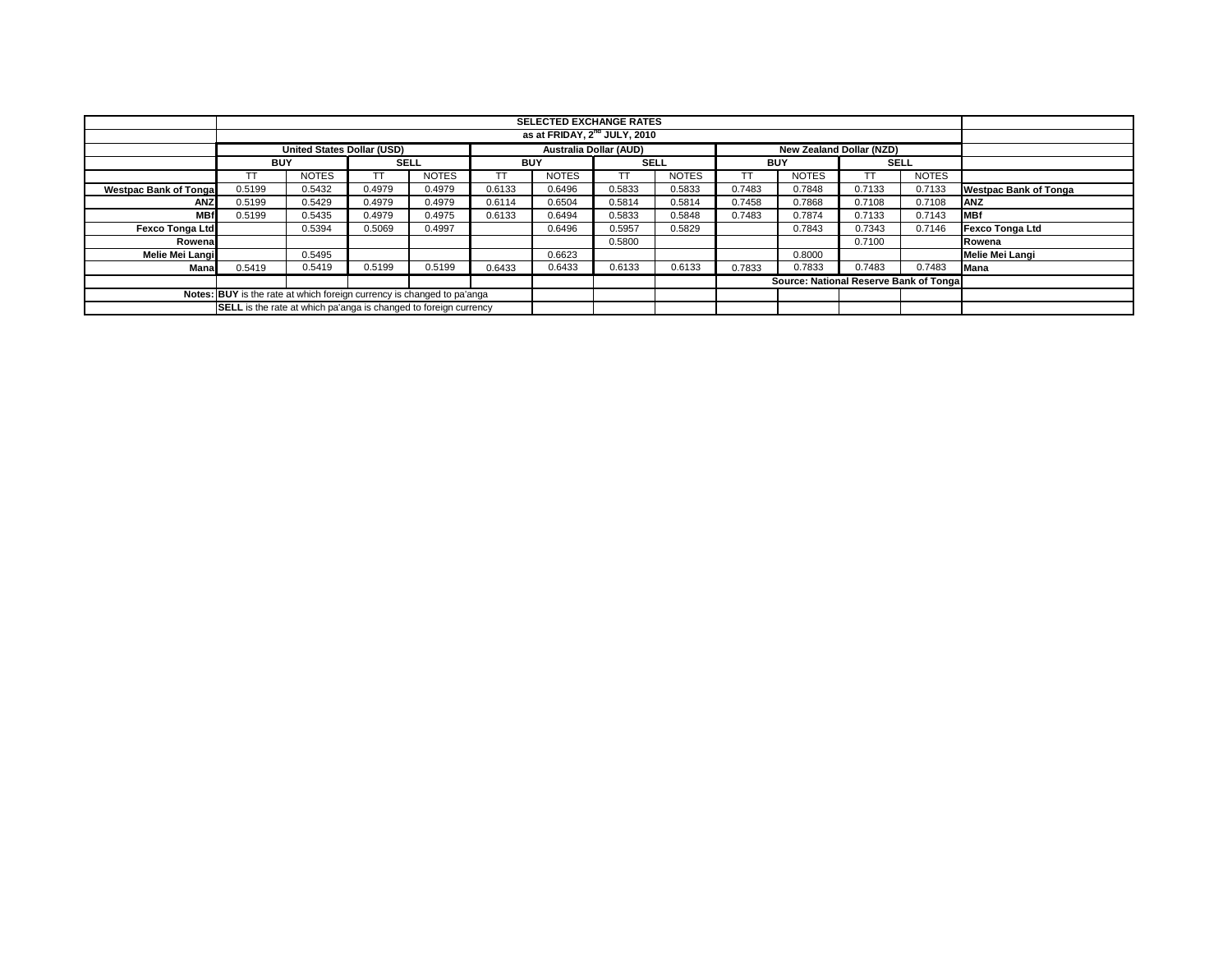|                              | <b>SELECTED EXCHANGE RATES</b>                                         |                                   |             |              |                               |              |             |              |            |                                        |             |              |                              |
|------------------------------|------------------------------------------------------------------------|-----------------------------------|-------------|--------------|-------------------------------|--------------|-------------|--------------|------------|----------------------------------------|-------------|--------------|------------------------------|
|                              | as at FRIDAY, 9 <sup>th</sup> JULY, 2010                               |                                   |             |              |                               |              |             |              |            |                                        |             |              |                              |
|                              |                                                                        | <b>United States Dollar (USD)</b> |             |              | <b>Australia Dollar (AUD)</b> |              |             |              |            | <b>New Zealand Dollar (NZD)</b>        |             |              |                              |
|                              | <b>BUY</b>                                                             |                                   | <b>SELL</b> |              | BUY                           |              | <b>SELL</b> |              | <b>BUY</b> |                                        | <b>SELL</b> |              |                              |
|                              |                                                                        | <b>NOTES</b>                      | ТT          | <b>NOTES</b> | ТT                            | <b>NOTES</b> |             | <b>NOTES</b> |            | <b>NOTES</b>                           |             | <b>NOTES</b> |                              |
| <b>Westpac Bank of Tonga</b> | 0.5287                                                                 | 0.5528                            | 0.5067      | 0.5067       | 0.6016                        | 0.6366       | 0.5716      | 0.5716       | 0.7429     | 0.7788                                 | 0.7079      | 0.7079       | <b>Westpac Bank of Tonga</b> |
| <b>ANZ</b>                   | 0.5289                                                                 | 0.5519                            | 0.5069      | 0.5069       | 0.5987                        | 0.6377       | 0.5687      | 0.5687       | 0.7390     | 0.7800                                 | 0.7040      | 0.7040       | <b>ANZ</b>                   |
| <b>MBf</b>                   | 0.5287                                                                 | 0.5525                            | 0.5067      | 0.5076       | 0.6016                        | 0.6369       | 0.5716      | 0.5714       | 0.7429     | 0.7813                                 | 0.7079      | 2.0000       | <b>MBf</b>                   |
| <b>Fexco Tonga Ltd</b>       |                                                                        | 0.5487                            | 0.5115      | 0.5084       |                               | 0.6363       | 0.5779      | 0.5709       |            | 0.7772                                 | 0.7216      | 0.7082       | Fexco Tonga Ltd              |
| Rowenal                      |                                                                        |                                   |             |              |                               |              | 0.5800      |              |            |                                        | 0.7100      |              | Rowena                       |
| Melie Mei Langi              |                                                                        | 0.5618                            |             |              |                               | 0.6452       |             |              |            | 0.7937                                 |             |              | Melie Mei Langi              |
| Mana                         | 0.5507                                                                 | 0.5507                            | 0.5287      | 0.5287       | 0.6316                        | 0.6316       | 0.6016      | 0.6016       | 0.7779     | 0.7779                                 | 0.7429      | 0.7429       | <b>Mana</b>                  |
|                              |                                                                        |                                   |             |              |                               |              |             |              |            | Source: National Reserve Bank of Tonga |             |              |                              |
|                              | Notes: BUY is the rate at which foreign currency is changed to pa'ang: |                                   |             |              |                               |              |             |              |            |                                        |             |              |                              |
|                              | SELL is the rate at which pa'anga is changed to foreign currency       |                                   |             |              |                               |              |             |              |            |                                        |             |              |                              |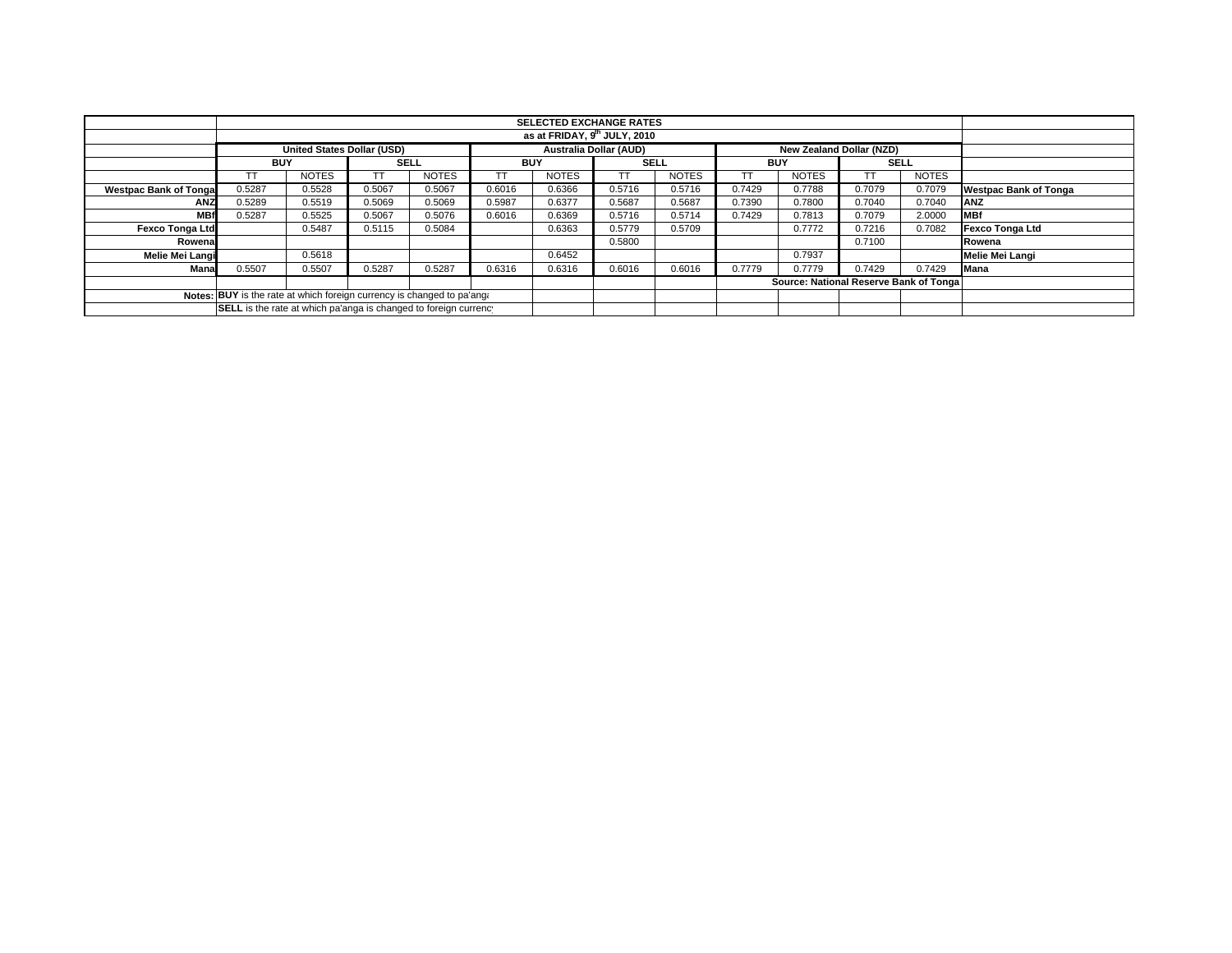|                              | <b>SELECTED EXCHANGE RATES</b>                                         |                                   |             |              |                               |              |             |              |                                         |                                 |             |              |                              |
|------------------------------|------------------------------------------------------------------------|-----------------------------------|-------------|--------------|-------------------------------|--------------|-------------|--------------|-----------------------------------------|---------------------------------|-------------|--------------|------------------------------|
|                              | as at FRIDAY, 16 <sup>th</sup> JULY, 2010                              |                                   |             |              |                               |              |             |              |                                         |                                 |             |              |                              |
|                              |                                                                        | <b>United States Dollar (USD)</b> |             |              | <b>Australia Dollar (AUD)</b> |              |             |              |                                         | <b>New Zealand Dollar (NZD)</b> |             |              |                              |
|                              | <b>BUY</b>                                                             |                                   | <b>SELL</b> |              | BUY                           |              | <b>SELL</b> |              | <b>BUY</b>                              |                                 | <b>SELL</b> |              |                              |
|                              |                                                                        | <b>NOTES</b>                      |             | <b>NOTES</b> | ТT                            | <b>NOTES</b> |             | <b>NOTES</b> |                                         | <b>NOTES</b>                    |             | <b>NOTES</b> |                              |
| <b>Westpac Bank of Tonga</b> | 0.5295                                                                 | 0.5536                            | 0.5075      | 0.5075       | 0.5973                        | 0.6318       | 0.5673      | 0.5673       | 0.7234                                  | 0.7574                          | 0.6884      | 0.6884       | <b>Westpac Bank of Tonga</b> |
| <b>ANZ</b>                   | 0.5297                                                                 | 0.5527                            | 0.5077      | 0.5077       | 0.5952                        | 0.6342       | 0.5652      | 0.5652       | 0.7210                                  | 0.7620                          | 0.6860      | 0.6860       | <b>ANZ</b>                   |
| <b>MBf</b>                   | 0.5295                                                                 | 0.5525                            | 0.5075      | 0.5076       | 0.5973                        | 0.6329       | 0.5673      | 0.5682       | 0.7234                                  | 0.7576                          | 0.6884      | 0.6897       | <b>MBf</b>                   |
| <b>Fexco Tonga Ltd</b>       |                                                                        | 0.5496                            | 0.5168      | 0.5092       |                               | 0.6326       | 0.5796      | 0.5676       |                                         | 0.7584                          | 0.7099      | 0.6910       | Fexco Tonga Ltd              |
| Rowenal                      |                                                                        |                                   |             |              |                               |              | 0.5600      |              |                                         |                                 | 0.7200      |              | Rowena                       |
| Mana                         | 0.5515                                                                 | 0.5515                            | 0.5295      | 0.5295       | 0.6273                        | 0.6273       | 0.5973      | 0.5973       | 0.7584                                  | 0.7584                          | 0.7234      | 0.7234       | <b>Mana</b>                  |
| MoneyGram                    | 0.5409                                                                 |                                   | 0.5036      |              | 0.6087                        |              | 0.5636      |              | 0.7628                                  |                                 | 0.6883      |              | MoneyGram                    |
|                              |                                                                        |                                   |             |              |                               |              |             |              | Source: National Reserve Bank of Tongal |                                 |             |              |                              |
|                              | Notes: BUY is the rate at which foreign currency is changed to pa'ang. |                                   |             |              |                               |              |             |              |                                         |                                 |             |              |                              |
|                              | SELL is the rate at which pa'anga is changed to foreign currency       |                                   |             |              |                               |              |             |              |                                         |                                 |             |              |                              |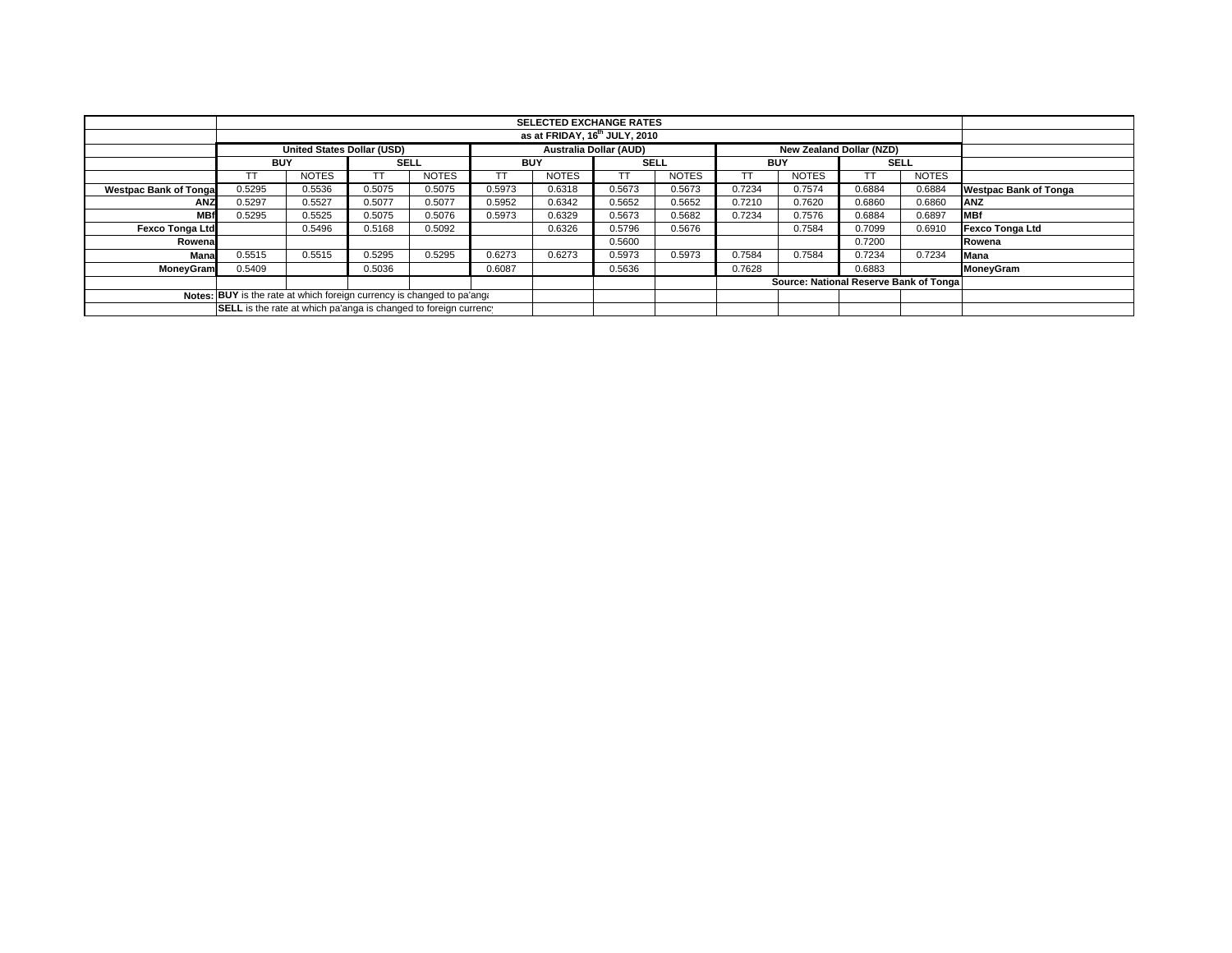|                                                                        |                                                                         |                                           |                               |              |            | <b>SELECTED EXCHANGE RATES</b>  |             |              |            |                                         |        |              |                              |
|------------------------------------------------------------------------|-------------------------------------------------------------------------|-------------------------------------------|-------------------------------|--------------|------------|---------------------------------|-------------|--------------|------------|-----------------------------------------|--------|--------------|------------------------------|
|                                                                        |                                                                         | as at FRIDAY, 23 <sup>rd</sup> JULY, 2010 |                               |              |            |                                 |             |              |            |                                         |        |              |                              |
|                                                                        | <b>United States Dollar (USD)</b>                                       |                                           | <b>Australia Dollar (AUD)</b> |              |            | <b>New Zealand Dollar (NZD)</b> |             |              |            |                                         |        |              |                              |
|                                                                        | <b>BUY</b>                                                              |                                           | <b>SELL</b>                   |              | <b>BUY</b> |                                 | <b>SELL</b> |              | <b>BUY</b> |                                         |        | <b>SELL</b>  |                              |
|                                                                        | TТ                                                                      | <b>NOTES</b>                              |                               | <b>NOTES</b> | TT         | <b>NOTES</b>                    |             | <b>NOTES</b> |            | <b>NOTES</b>                            | TT     | <b>NOTES</b> |                              |
| <b>Westpac Bank of Tonga</b>                                           | 0.5295                                                                  | 0.5536                                    | 0.5075                        | 0.5075       | 0.5919     | 0.6258                          | 0.5619      | 0.5619       | 0.7276     | 0.7621                                  | 0.6926 | 0.6926       | <b>Westpac Bank of Tonga</b> |
| ANZ                                                                    | 0.5297                                                                  | 0.5527                                    | 0.5077                        | 0.5077       | 0.5887     | 0.6277                          | 0.5587      | 0.5587       | 0.7244     | 0.7654                                  | 0.6894 | 0.6894       | <b>ANZ</b>                   |
| <b>MBf</b>                                                             | 0.5295                                                                  | 0.5525                                    | 0.5075                        | 0.5076       | 0.5919     | 0.6250                          | 0.5619      | 0.5618       | 0.7276     | 0.7634                                  | 0.6926 | 0.6944       | <b>MBf</b>                   |
| <b>Fexco Tonga Ltd</b>                                                 |                                                                         | 0.5496                                    | 0.5146                        | 0.5092       |            | 0.6258                          | 0.5708      | 0.5615       |            | 0.7619                                  | 0.7104 | 0.6942       | <b>Fexco Tonga Ltd</b>       |
| Rowenal                                                                |                                                                         |                                           |                               |              |            |                                 | 0.5800      |              |            |                                         | 0.7100 |              | Rowena                       |
| Melie Mei Langi                                                        |                                                                         | 0.5587                                    | 0.5076                        |              |            | 0.6329                          | 0.5618      |              |            | 0.7634                                  | 0.6944 |              | Melie Mei Langi              |
| Mana                                                                   | 0.5515                                                                  | 0.5515                                    | 0.5295                        | 0.5295       | 0.6219     | 0.6219                          | 0.5919      | 0.5919       | 0.7626     | 0.7626                                  | 0.7276 | 0.7276       | Mana                         |
| <b>MoneyGram</b>                                                       | 0.5382                                                                  |                                           | 0.5010                        |              | 0.6087     |                                 | 0.5649      |              | 0.7719     |                                         | 0.6966 |              | MoneyGram                    |
|                                                                        |                                                                         |                                           |                               |              |            |                                 |             |              |            | Source: National Reserve Bank of Tongal |        |              |                              |
| Notes: BUY is the rate at which foreign currency is changed to pa'anga |                                                                         |                                           |                               |              |            |                                 |             |              |            |                                         |        |              |                              |
|                                                                        | <b>SELL</b> is the rate at which pa'anga is changed to foreign currency |                                           |                               |              |            |                                 |             |              |            |                                         |        |              |                              |